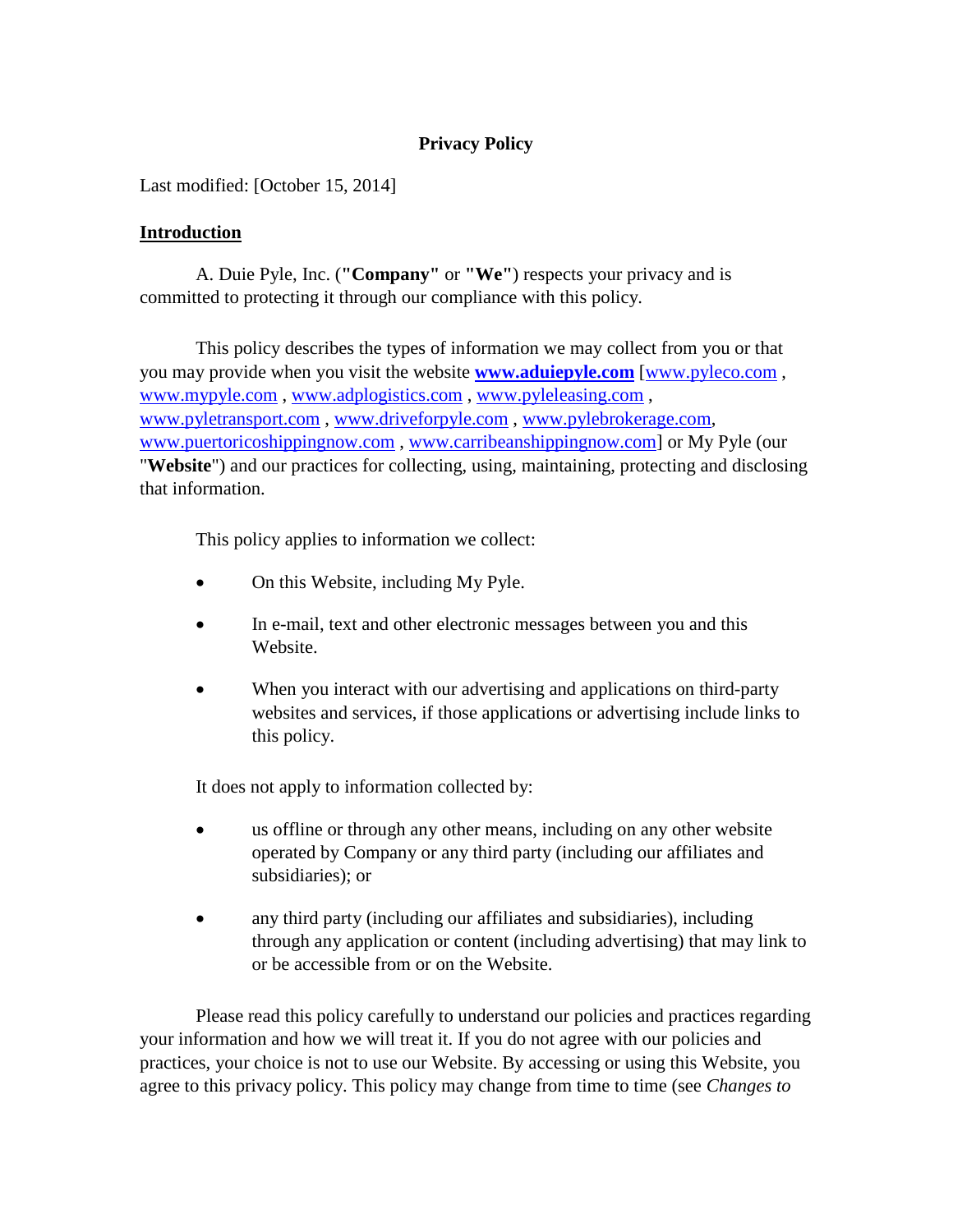*our Privacy Policy*. Your continued use of this Website after we make changes is deemed to be acceptance of those changes, so please check the policy periodically for updates.

# **Children Under the Age of 13**

Our Website is not intended for children under 13 years of age. No one under age 13 may provide any information to or on the Website. We do not knowingly collect personal information from children under 13. If you are under 13, do not use or provide any information on this Website or on or through any of its features. If we learn we have collected or received personal information from a child under 13 without verification of parental consent, we will delete that information. If you believe we might have any information from or about a child under 13, please contact us at [**[pylemarketing@aduiepyle.com](mailto:pylemarketing@aduiepyle.com?subject=Privacy%20Policy)**].

# **Information We Collect About You and How We Collect It**

We collect several types of information from and about users of our Website, including information:

- by which you may be personally identified, such as name, postal address, e-mail address, telephone number, social security number, as well as other personal information that you provide to us in connection with an employment application ("**personal information**"); and/or
- about your internet connection, the equipment you use to access our Website and usage details.

We collect this information:

- Directly from you when you provide it to us.
- Automatically as you navigate through the site. Information collected automatically may include usage details, IP addresses and information collected through cookies, web beacons and other tracking technologies.
- From third parties, for example, our business partners.

**Information You Provide to Us.** The information we collect on or through our Website may include:

• Information that you provide by filling in forms on our Website. This includes information provided at the time of registering to use our Website, subscribing to our service, posting material, applying for a job, or requesting further services. We may also ask you for information when you report a problem with our Website.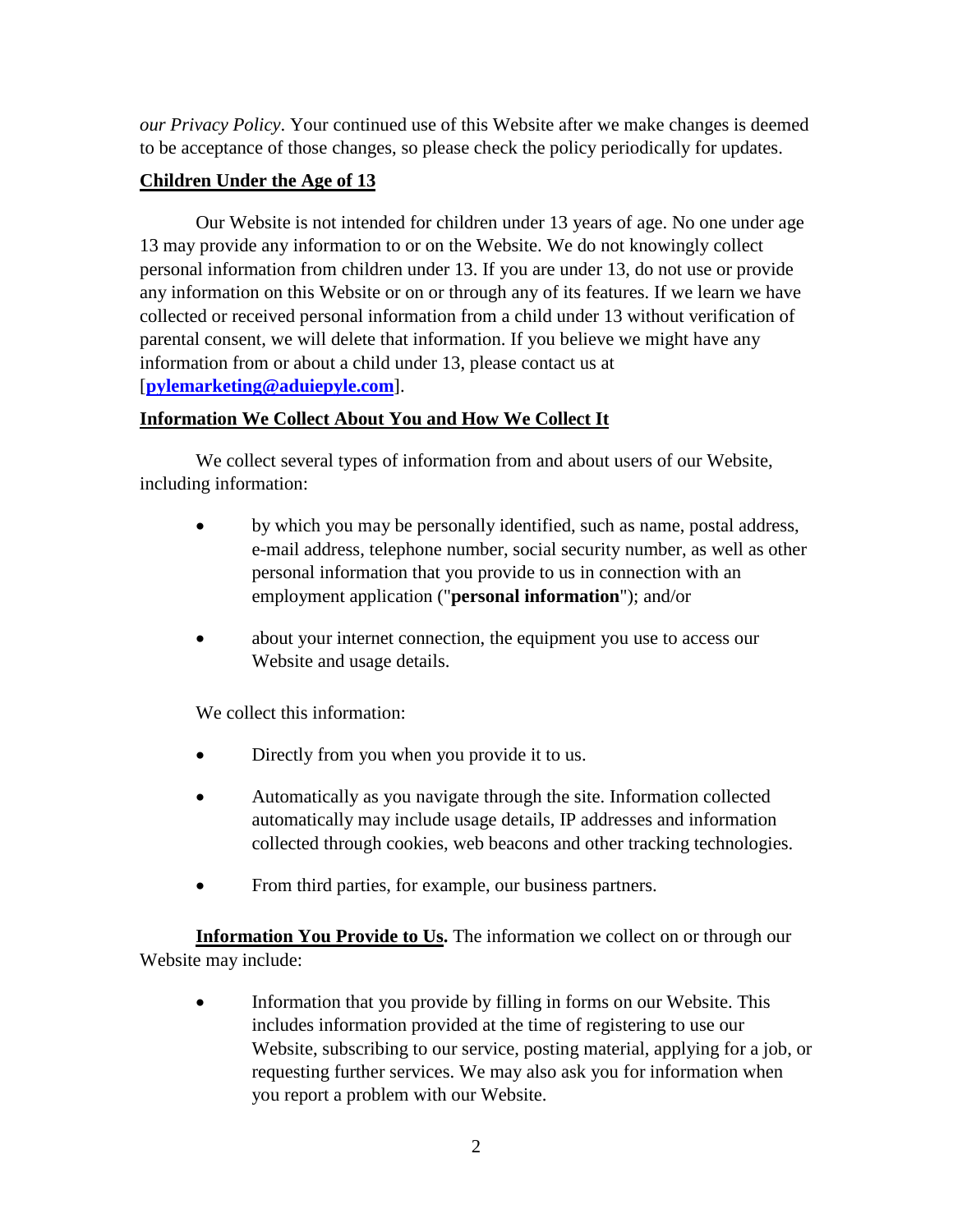- Records and copies of your correspondence (including e-mail addresses), if you contact us.
- Your responses to surveys that we might ask you to complete for research purposes.
- Details of transactions you carry out through our Website and of the fulfillment of your requests or orders. You may be required to provide financial information before placing an order through our Website.
- Your search queries on the Website.

You also may provide information to be published or displayed (hereinafter, "**posted**") on public areas of the Website, or transmitted to other users of the Website or third parties (collectively, "**User Contributions**"). Your User Contributions are posted on and transmitted to others at your own risk. Please be aware that no security measures are perfect or impenetrable. You are responsible for the security of your password, which should not be shared. Additionally, we cannot control the actions of other users of the Website with whom you may choose to share your User Contributions. Therefore, we cannot and do not guarantee that your User Contributions will not be viewed by unauthorized persons.

# **Information We Collect Through Automatic Data Collection Technologies.**

As you navigate through and interact with our Website, we may use automatic data collection technologies to collect certain information about your equipment, browsing actions and patterns, including:

- Details of your visits to our Website, including traffic data, location data, logs and other communication data and the resources that you access and use on the Website.
- Information about your computer and internet connection, including your IP address, operating system and browser type.

[We also may use these technologies to collect information about your online activities over time and across third-party websites or other online services (behavioral tracking). See **DO NOT TRACK DISCLOSURES** for information on how you can opt out of behavioral tracking on this website and how we respond to web browser signals and other mechanisms that enable consumers to exercise choice about behavioral tracking.]

The information we collect automatically may include personal information, or we may maintain it or associate it with personal information we collect in other ways or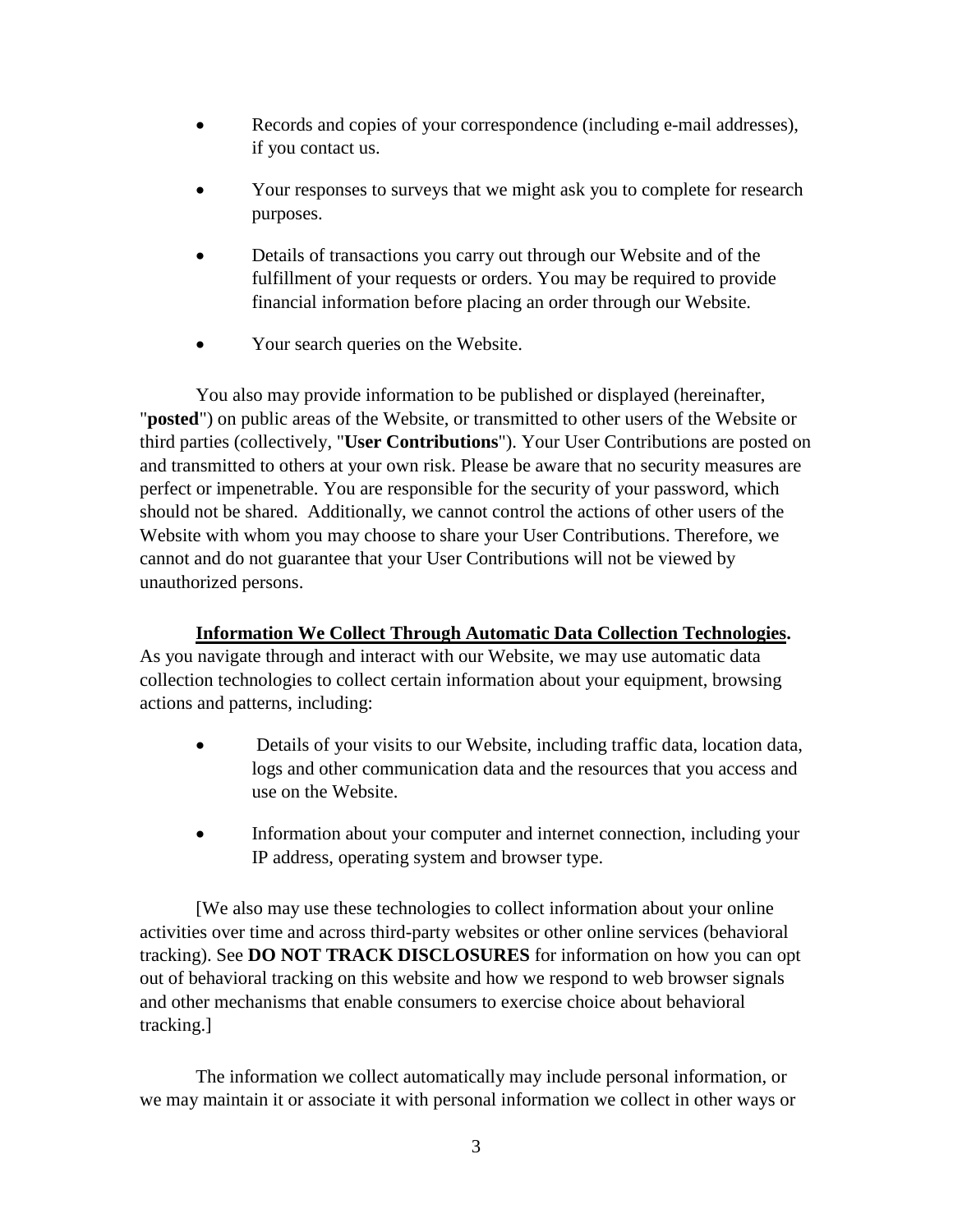receive from third parties. It helps us to improve our Website and to deliver a better and more personalized service, including by enabling us to:

- Estimate our audience size and usage patterns.
- Store information about your preferences, allowing us to customize our Website according to your individual interests.
- Speed up your searches.
- Recognize you when you return to our Website.

The technologies we use for this automatic data collection may include:

- **Cookies (or browser cookies).** A cookie is a small file placed on the hard drive of your computer. You may refuse to accept browser cookies by activating the appropriate setting on your browser. However, if you select this setting you may be unable to access certain parts of our Website. Unless you have adjusted your browser setting so that it will refuse cookies, our system will issue cookies when you direct your browser to our Website.
- **Flash Cookies.** Certain features of our Website may use local stored objects (or Flash cookies) to collect and store information about your preferences and navigation to, from and on our Website. Flash cookies are not managed by the same browser settings as are used for browser cookies. For information about managing your privacy and security settings for Flash cookies, see *Choices about How We Use and Disclose Your Information*.
- **[Web Beacons.** Pages of our the Website and our e-mails may contain small electronic files known as web beacons (also referred to as clear gifs. pixel tags and single-pixel gifs) that permit the Company, for example, to count users who have visited those pages or opened an e-mail and for other related website statistics (for example, recording the popularity of certain website content and verifying system and server integrity).]

## **Third-party Use of Cookies and Other Tracking Technologies.**

Some content or applications, including advertisements, on the Website are served by third-parties, including advertisers, ad networks and servers, content providers and application providers. These third parties may use cookies alone or in conjunction with web beacons or other tracking technologies to collect information about you when you use our website. The information they collect may be associated with your personal information or they may collect information, including personal information, about your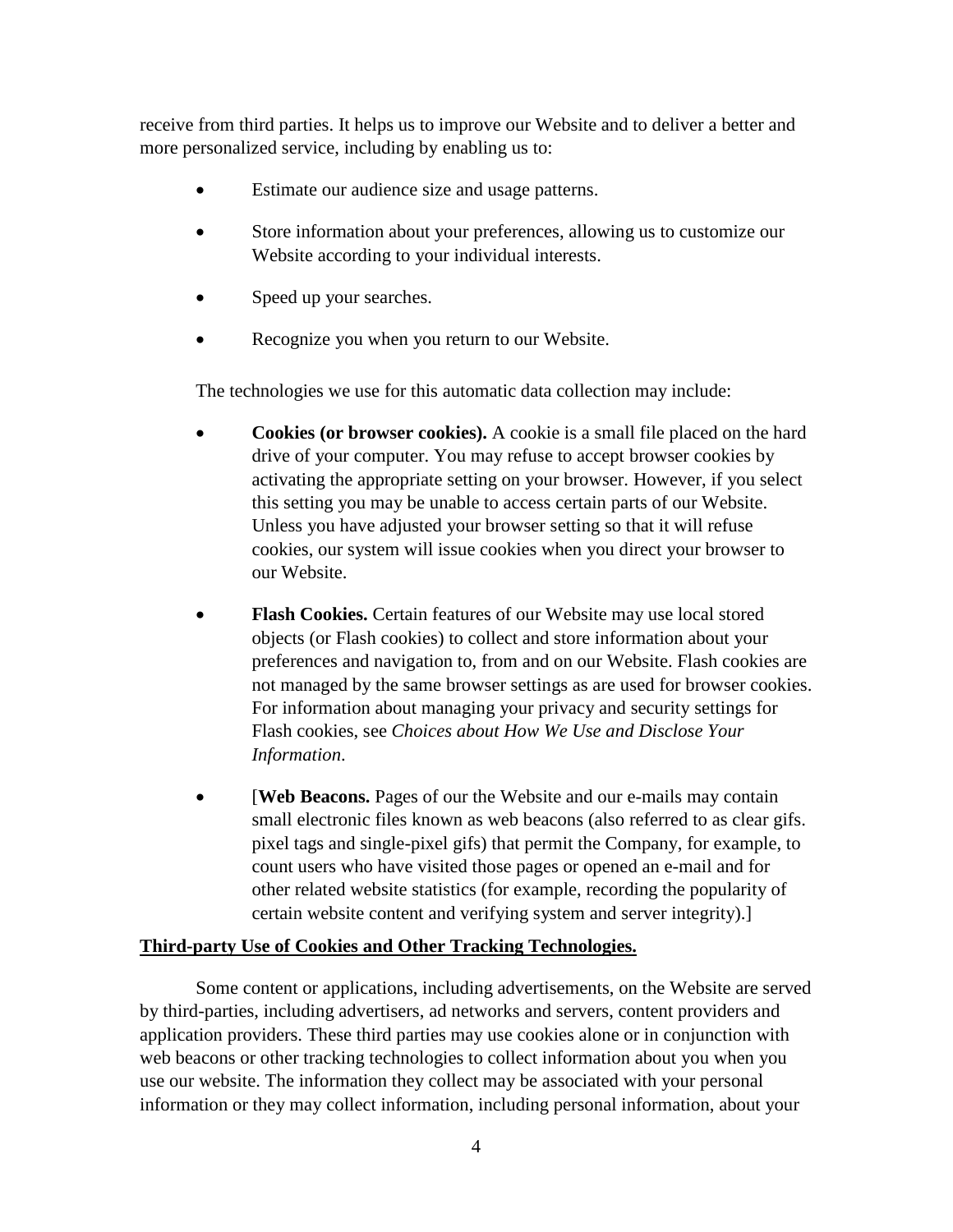online activities over time and across different websites and other online services. They may use this information to provide you with interest-based (behavioral) advertising or other targeted content.

We do not control these third parties' tracking technologies or how they may be used. If you have any questions about an advertisement or other targeted content, you should contact the responsible provider directly. For information about how you can opt out of receiving targeted advertising from many providers, see *Choices About How We Use and Disclose Your Information.*

#### **How We Use Your Information**

We use information that we collect about you or that you provide to us, including any personal information:

- To present our Website and its contents to you.
- To provide you with information, products or services that you request from us.
- To fulfill any other purpose for which you provide it.
- To provide you with notices about your account.
- To carry out our obligations and enforce our rights arising from any contracts entered into between you and us, including for billing and collection.
- To notify you about changes to our Website or any products or services we offer or provide though it.
- To allow you to participate in interactive features on our Website.
- In any other way we may describe when you provide the information.
- For any other purpose with your consent.

We may also use your information to contact you about our own and third-parties' goods and services that may be of interest to you. If you do not want us to use your information in this way, please opt out as described in the section entitled "*Choices About How We Use and Disclose Your Information"*.

We may use the information we have collected from you to enable us to display advertisements to our advertisers' target audiences. Even though we do not disclose your personal information for these purposes without your consent, if you click on or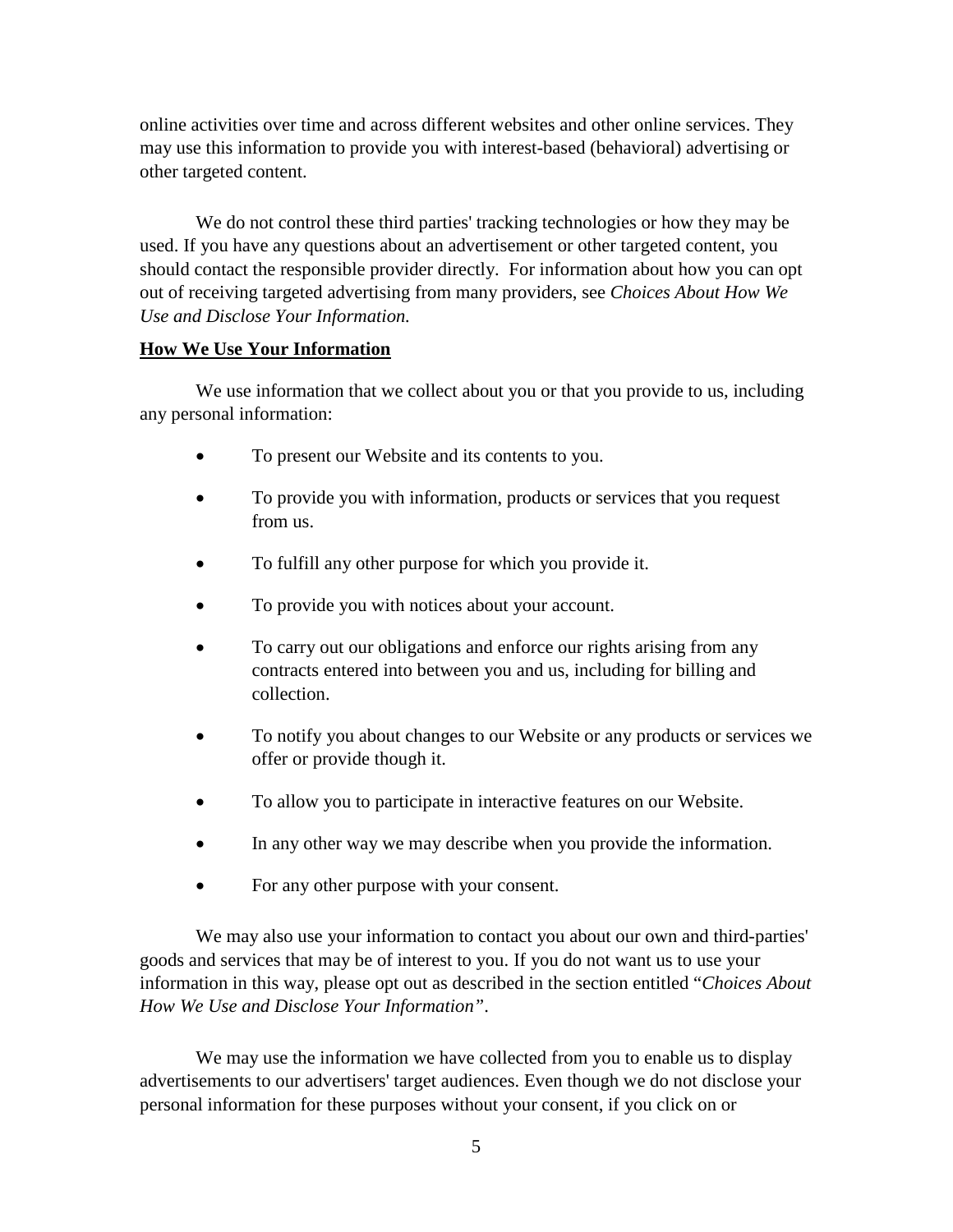otherwise interact with an advertisement, the advertiser may assume that you meet its target criteria.]

# **Disclosure of Your Information**

We may disclose aggregated information about our users, and information that does not identify any individual, without restriction.

We may disclose personal information that we collect or you provide as described in this privacy policy:

- To our subsidiaries and affiliates.
- To contractors, service providers and other third parties we use to support our business and who are bound by contractual obligations to keep personal information confidential and use it only for the purposes for which we disclose it to them.
- To a buyer or other successor in the event of a merger, divestiture, restructuring, reorganization, dissolution or other sale or transfer of some or all of A. Duie Pyle, Inc.'s assets, whether as a going concern or as part of bankruptcy, liquidation or similar proceeding, in which personal information held by A. Duie Pyle, Inc. about our Website users is among the assets transferred.
- To third parties to market their products or services to you if you have not opted out of these disclosures. For more information, see "*Choices About How We Use and Disclose Your Information*."
- To fulfill the purpose for which you provide it. For example, if you give us an e-mail address to use the "e-mail a friend" feature of our Website, we will transmit the contents of that e-mail and your e-mail address to the recipients.
- For any other purpose disclosed by us when you provide the information.
- With your consent.

We may also disclose your personal information:

• To comply with any court order, law or legal process, including to respond to any government or regulatory request.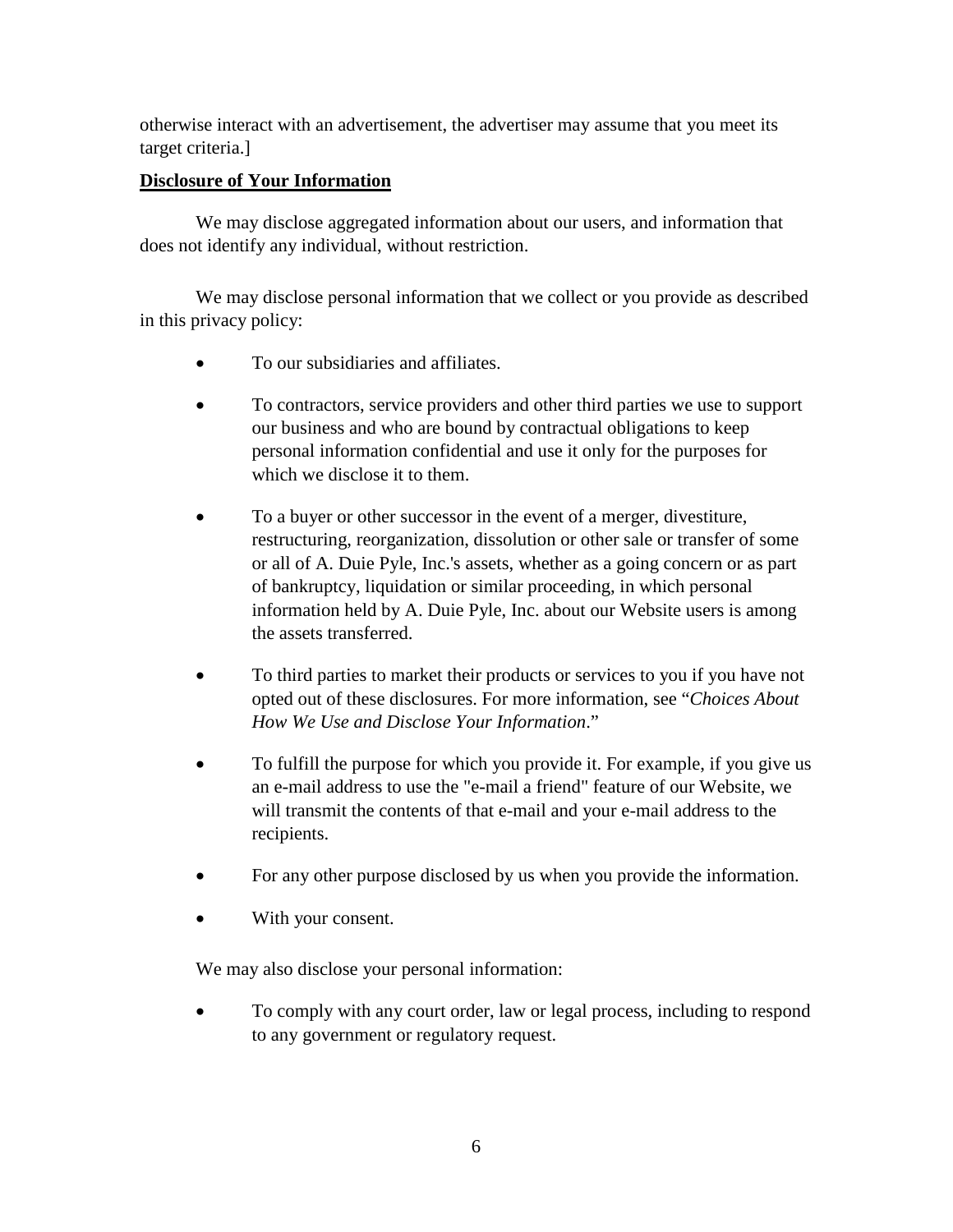- To enforce or apply our terms of use [\[http://www.aduiepyle.com/publicdocs/pdf/Terms\\_of\\_Use.pdf\]](http://www.aduiepyle.com/publicdocs/pdf/Terms_of_Use.pdf) and other agreements, including for billing and collection purposes.
- If we believe disclosure is necessary or appropriate to protect the rights, property, or safety of A. Duie Pyle, Inc., our customers or others. This includes exchanging information with other companies and organizations for the purposes of fraud protection and credit risk reduction.

## **Choices About How We Use and Disclose Your Information**

We strive to provide you with choices regarding the personal information you provide to us. We have created mechanisms to provide you with the following control over your information:

- **Tracking Technologies and Advertising.** You can set your browser to refuse all or some browser cookies, or to alert you when cookies are being sent. To learn how you can manage your Flash cookie settings, visit the Flash player settings page on Adobe's website. If you disable or refuse cookies, please note that some parts of this site may then be inaccessible or not function properly.
- **Disclosure of Your Information for Third-Party Advertising.** If you do not want us to share your personal information with unaffiliated or nonagent third parties for promotional purposes, you can opt-out by **sending us an e-mail stating your request to [\[pylemarketing@aduiepyle.com\]](mailto:pylemarketing@aduiepyle.com?subject=Privacy%20Policy).**
- **Promotional Offers from the Company.** If you do not wish to have your contact information used by the Company to promote our own or third parties' products or services, you can opt-out by sending us an e-mail stating your request to [**pylemarketing@aduiepyle.com**]. If we have sent you a promotional e-mail, you may send us a return e-mail asking to be omitted from future e-mail distributions. This opt out does not apply to information provided to the Company as a result of a product purchase, warranty registration, product service experience or other transactions.
- **Targeted Advertising.** If you do not want us to use information that we collect or that you provide to us to deliver advertisements according to our advertisers' target-audience preferences, you can opt-out by sending us an e-mail stating your request to [**[pylemarketing@aduiepyle.com](mailto:pylemarketing@aduiepyle.com?subject=Privacy%20Policy)**].

We do not control third parties' collection or use of your information to serve interest-based advertising. However these third parties may provide you with ways to choose not to have your information collected or used in this way.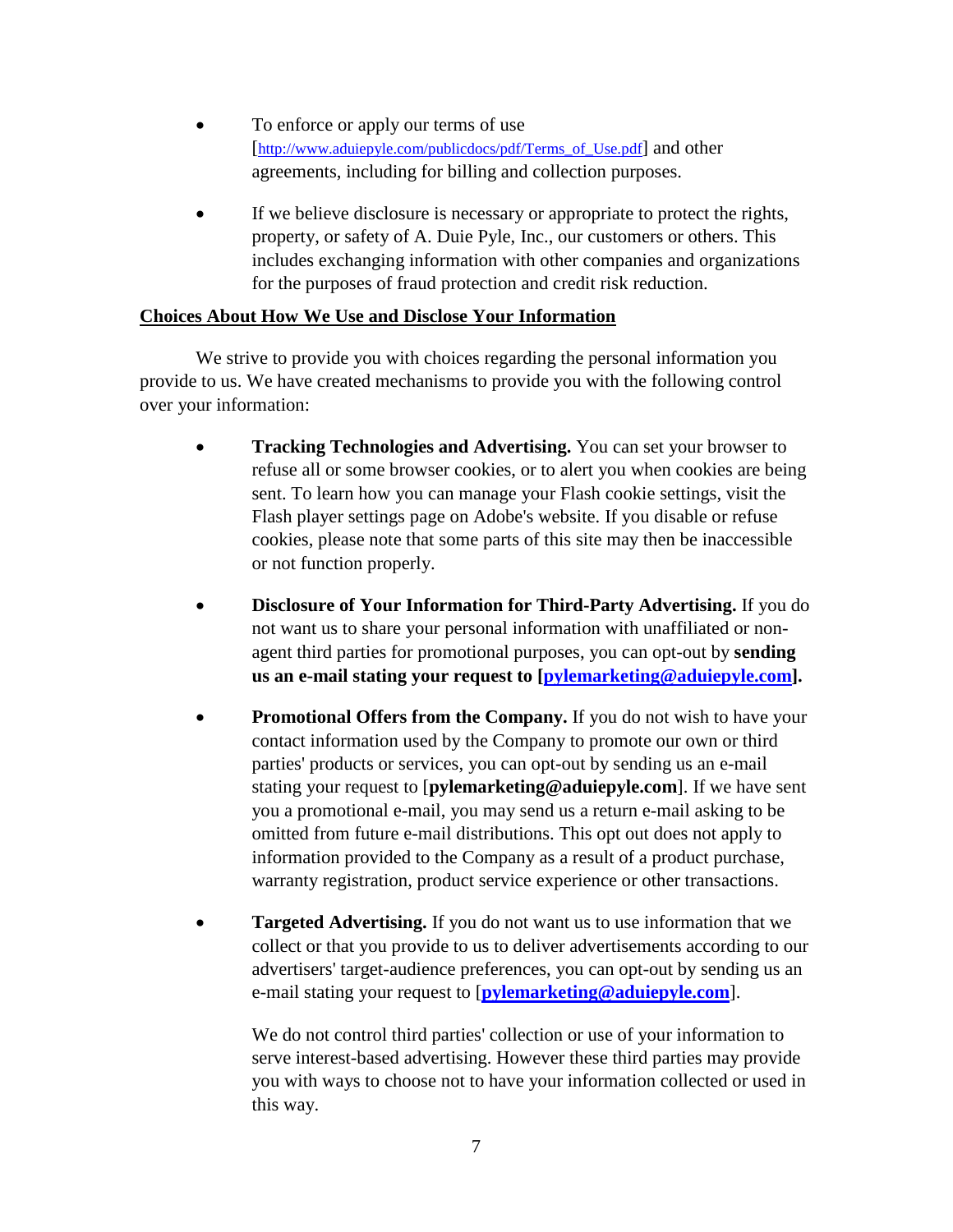#### **Accessing and Correcting Your Information**

You can review and change your personal information by logging into the Website and visiting your account profile page, if this functionality is offered on the Website.

You may send us an e-mail at [**[pylemarketing@aduiepyle.com](mailto:pylemarketing@aduiepyle.com?subject=Privacy%20Policy)**] to request access to, correct or delete any personal information that you have provided to us. We cannot delete your personal information except by also deleting your user account. We may not accommodate a request to change information if we believe the change would violate any law or legal requirement or cause the information to be incorrect.

If you delete your User Contributions from the Website, copies of your User Contributions may remain viewable in cached and archived pages, or might have been copied or stored by other Website users. Proper access and use of information provided on the Website, including User Contributions, is governed by our terms of use [http://www.aduiepyle.com/publicdocs/pdf/Terms of Use.pdf].

#### **Your California Privacy Rights**

California Civil Code Section § 1798.83 permits users of our Website that are California residents to request certain information regarding our disclosure of personal information to third parties for their direct marketing purposes. To make such a request, please send an e-mail to [**[pylemarketing@aduiepyle.com](mailto:pylemarketing@aduiepyle.com?subject=Privacy%20Policy)**] or write us at: [**P.O. Box 564 West Chester, PA 19381-0564**].

#### **Data Security**

We have implemented measures designed to secure your personal information from accidental loss and from unauthorized access, use, alteration and disclosure.

The safety and security of your information also depends on you. Where we have given you (or where you have chosen) a password for access to certain parts of our Website, you are responsible for keeping this password confidential. We ask you not to share your password with anyone. We urge you to be careful about giving out information in public areas of the Website like message boards. The information you share in public areas may be viewed by any user of the Website.

Unfortunately, the transmission of information via the internet is not completely secure. Although we do our best to protect your personal information, we cannot guarantee the security of your personal information transmitted to our Website. Any transmission of personal information is at your own risk. We are not responsible for circumvention of any privacy settings or security measures contained on the Website.